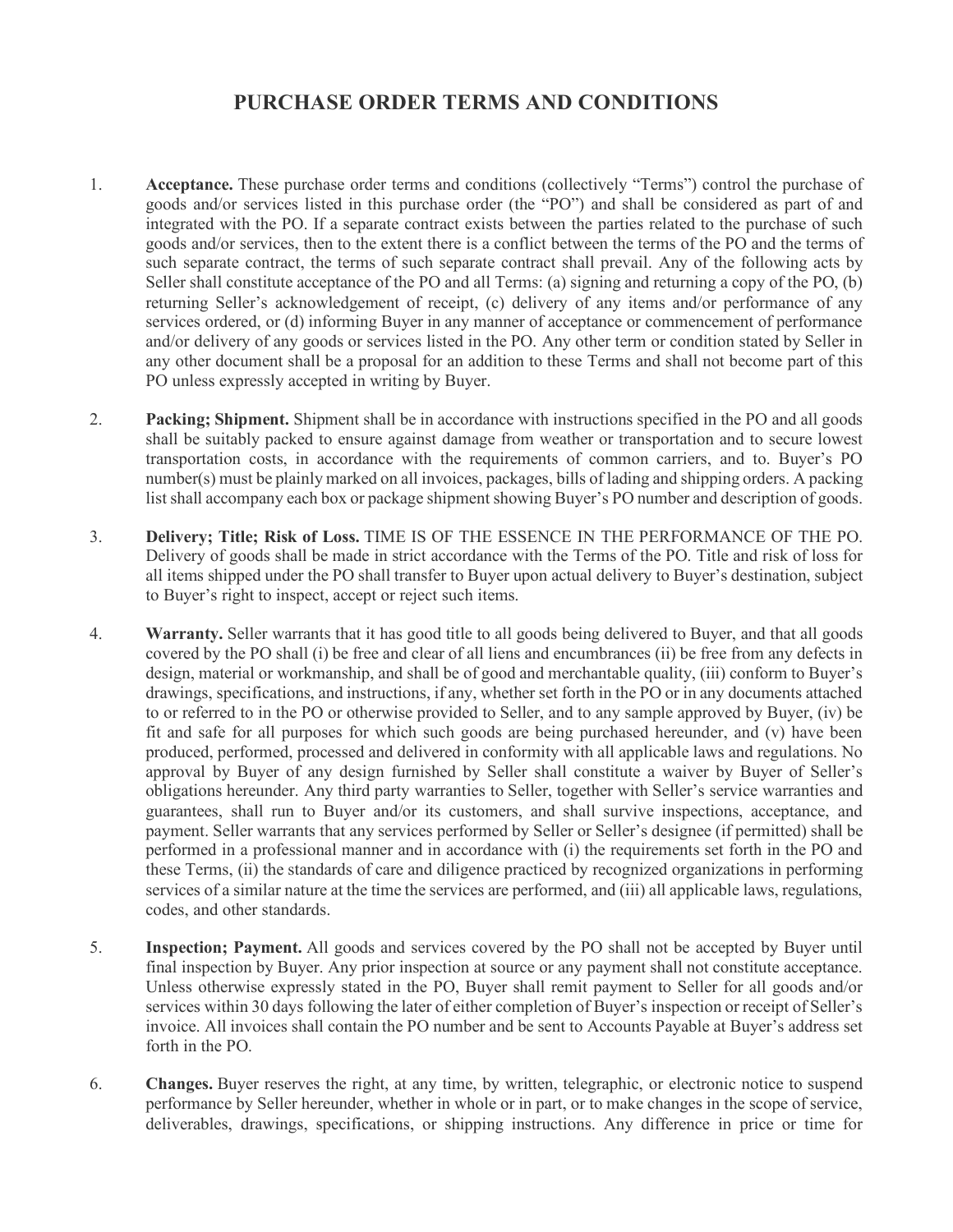performance resulting from such change, whether by way of increase or decrease, will be equitably adjusted and the PO modified in writing accordingly; provided that any claim for adjustment by Seller, and the amount thereof, shall be made in writing within twenty (20) days from receipt by Seller of notice of change or be conclusively deemed waived. Nothing contained herein shall excuse Seller from proceeding with performance under the PO as changed.

- 7. **Assignment.** Any and all amounts paid or to be paid hereunder are subject to setoff or recoupment for any present or future claim or claims which Buyer may have against Seller whether under the PO or otherwise. Seller agrees that it will neither assign its rights nor delegate its duties under this PO without Buyer's prior written consent. Seller shall furnish Buyer with a signed copy of any permitted assignment. Payment to assignee in accordance with any such assignment shall be subject to setoff or recoupment for any present or future claim or claims of any nature which Buyer may have against Seller. Buyer reserves the right to make, without notice to the assignee, direct settlements and/or adjustments in price with Seller under the terms of the PO notwithstanding any assignment of monies due or to become due hereunder.
- 8. **Compliance with Law; No Waiver.** Seller shall comply with all applicable international, federal, state and local laws, rules and regulations in its performance of the PO. No waiver by Buyer, whether express or implied, of any of the Terms of the PO, shall be or be construed to be a continuing waiver, nor deprive Buyer of the right to reassert or rely upon any such item or conditions hereunder.
- 9. **Indemnification; Insurance; Intellectual Property.** Seller agrees to indemnify, defend and hold harmless Buyer, and its successors, assigns, subsidiaries, and affiliates, from and against any and all expenses, costs, liabilities, claims, damages and/or other losses (including attorneys' fees) arising from or related to the goods and/or services covered by the PO, Seller's acts, omissions or negligence, or any actual or claimed infringement of patents, trademarks, copyrights or other intellectual property. Seller agrees to maintain, during the performance of the PO and thereafter, comprehensive general liability insurance, worker's compensation insurance, contractual liability insurance, professional liability and product liability insurance in reasonable and customary amounts as are necessary to adequately cover Seller's potential liabilities that may arise in connection with the PO. Seller hereby grants to Buyer an exclusive, royalty-free, fully-paid up, perpetual license, with the right to grant sublicenses, under any inventions, improvements or discoveries conceived or first reduced to practice by Seller, alone or with others, as a result of the provision of any goods and/or services under the PO, with a right to manufacture, produce, and sell goods made in accordance with, containing, or embodying such inventions, improvements, and discoveries. Seller hereby grants to Buyer a non-exclusive, royalty-free, fully-paid up, perpetual license, with the right to grant sublicenses, under any intellectual property that belongs to Seller and is incorporated in any goods and/or services provided under the PO, with a right granted to Buyer to manufacture, produce, and sell goods made in accordance with, containing, or embodying such intellectual property. All written materials (including reports and their contents, whether in electronic form or otherwise), plans, specifications, designs, drawings, blueprints, and other creative works developed or prepared by Seller during performance of services shall be considered as works made for hire and all copyrights and other rights in and to such items shall be the sole property of Buyer. Seller hereby assigns to Buyer all right, title and interest in and to such copyrights in the U.S. and elsewhere, including registration and publication rights, rights to create derivative works and all other rights which are incident to copyright ownership.
- 10. **Cancellation.** Buyer shall have the right to cancel the PO for any reason in whole or in part from time to time. In the event the goods ordered herein are not standard and Seller has incurred non-cancelable outof-pocket expenditures relating thereto, Buyer shall only be liable for payment of such actual noncancelable out-of-pocket expenditures that cannot be mitigated by Seller and shall have no other liability to Seller. All unused material, parts or supplies acquired by Seller, and all items wholly and/or partially fabricated shall be the property of Buyer. If the goods ordered herein are standard items or the PO is for the performance of services, Buyer shall have the right to cancel the PO without any obligation or liability whatsoever except for payment for any goods delivered or services performed prior to such cancellation.